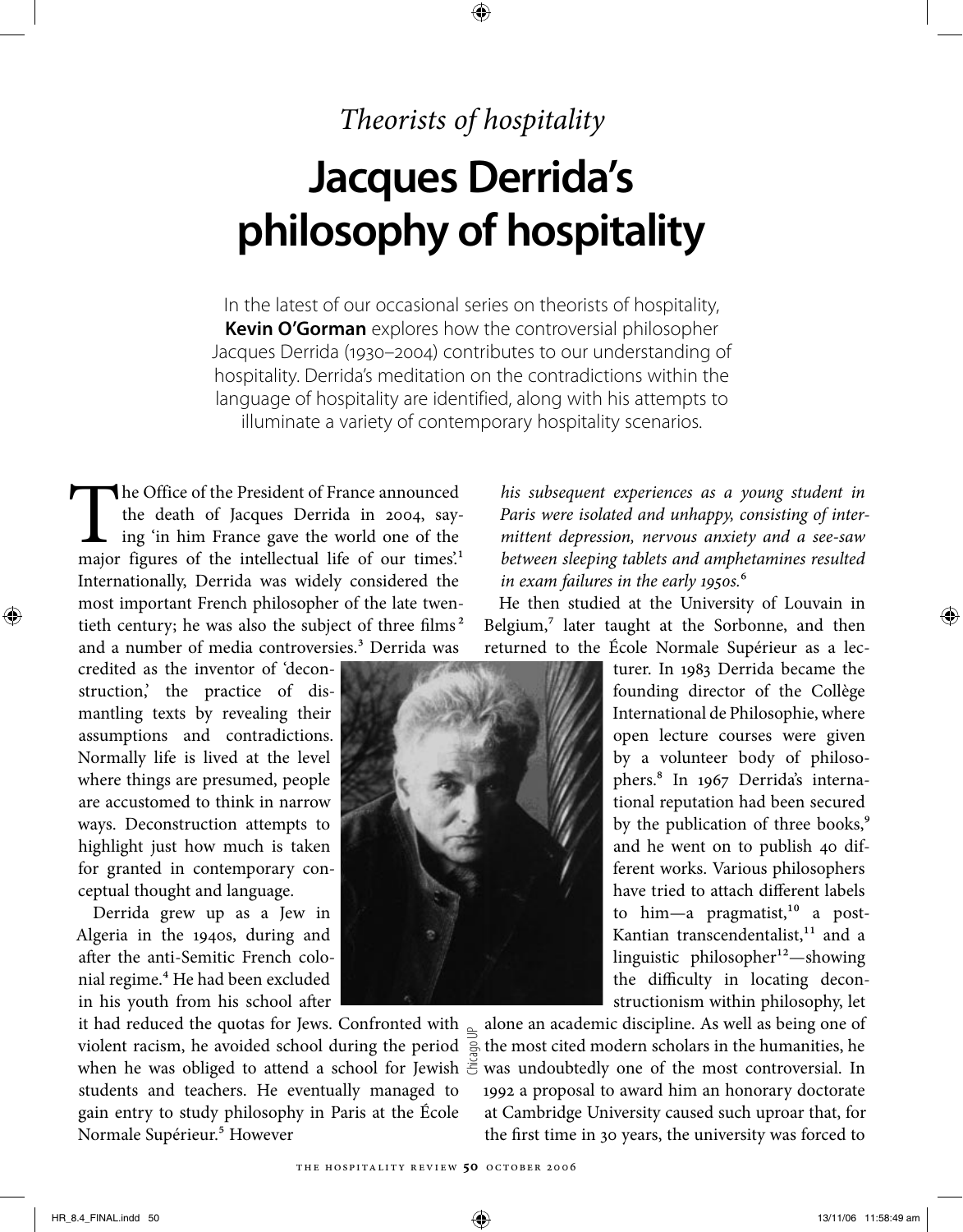put the matter to a ballot, with the degree only being awarded by a majority vote.<sup>13</sup>

 $\bigoplus$ 

#### **Derrida and hospitality**

Derrida's writings have had an impact on a wide range of disciplines and areas of study, including education, gender, law, literature, mathematics, politics, psychology, race and theology.<sup>14</sup> This paper explores Derrida's contribution to the philosophy of hospitality, picking up on some other writers in philosophy and postcolonial theory who are either writing in the field or have developed his writing.

Drawing on the work of Lévinas,<sup>15</sup> Derrida offered an encompassing philosophy of hospitality, clearly diferentiating between the 'law of hospitality' and 'laws of hospitality':

he law of unlimited hospitality (to give the new arrival all of one's home and oneself, to give him or her one's own, our own, without asking a name, or compen-

sation, or the fulfilment of even the smallest condition), and on the other hand, the laws (in the plural), those rights and duties that are always

conditioned and conditional, as they are defined by the Greco-Roman tradition and even the Judaeo-Christian one, by all of law and all philosophy of law up to Kant and Hegel in particular, across the family, civil society, and the State.<sup>16</sup>

Derrida also made a distinction between unconditional hospitality, which he considered impossible, and hospitality which in his view was always conditional. Derrida defined hospitality as inviting and welcoming the 'stranger'.17 his takes place on diferent levels: the personal level where the 'stranger' is welcomed into the home; and the level of individual countries. His interest was heightened by the etymology of 'hospitality',<sup>18</sup> being from a Latin root, but derived from two proto-Indo-European words which have the meanings of 'stranger', 'guest' and 'power'.<sup>19</sup> Thus, in the 'destruction' of the word, there can be seen

an essential 'self limitation' built right into the idea of hospitality, which preserves the distance between one's own and the 'stranger', between owning one's own property and inviting the 'other' into one's home.<sup>20</sup>

So, as Derrida observed, there is always a little hostil-

ity in all hosting and hospitality, constituting what he called a certain 'hostipitality':<sup>21</sup>

If I say 'Welcome', I am not renouncing my mastery, something that becomes transparent in people whose hospitality is a way of showing off how much they own or who make their guests uncomfortable and afraid to touch a thing. $22$ 

To Derrida then, the notion of having and retaining the mastery of the house underlies hospitality:

'Make yourself at home', this is a self-limiting invitation… it means: please feel at home, act as if you were at home, but, remember, that is not true, this is not your home but mine, and you are expected to respect my property.<sup>23</sup>

Telfer also explores this further when discussing the motivation behind hospitality.<sup>24</sup> There is a limitation to the amount of hospitality that 'hosts' can and wish to ofer. Just as important are the intentions that lie

Various philosophers have tried to attach different labels to him... showing the difficulty in locating deconstructionism within philosophy, let alone an academic discipline

> behind any hospitable act: there surely is a distinction to be made between hospitality for pleasure and hospitality that is born out of a sense of duty. She considers hospitality to be a moral virtue, and articulates hospitable motives to be:

those in which concern for the guests' pleasure and welfare, for its own sake, is predominant. These can include entertaining for pleasure where that pleasure largely depends on knowing that one is pleasing the guests, and sense of duty where there is also concern for the guests themselves. And hospitable people, those who possess the trait of hospitableness, are those who often entertain from one or more of these motives, or from mixed motives in which one of these motives is predominant.<sup>25</sup>

People choose to pursue the virtue of hospitableness because they are attracted by an ideal of hospitality:

The ideal of hospitality, like all ideals, presents itself as joyful rather than onerous, and provides the inspiration for the pursuit of the virtue or virtues of hospitableness.<sup>26</sup>

⊕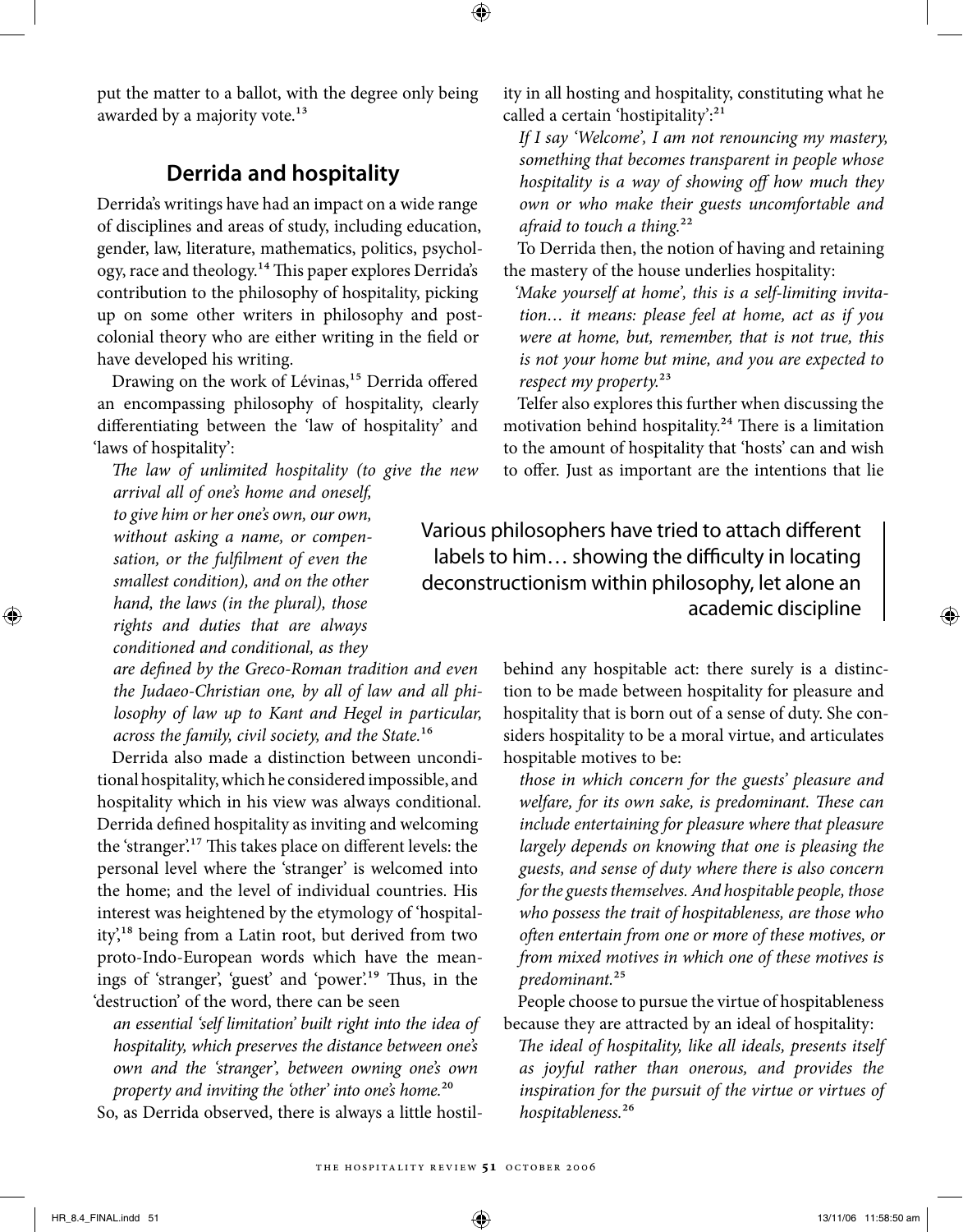$\bigoplus$ 

#### **Conditional hospitality**

he phenomenon of hospitality necessarily contains the concept of the 'other' or 'foreigner' within it since hospitality requires, a priori, a concept of the 'outsider' or 'guest'. In trying to imagine the extremes of a hospitality to which no conditions are set, there is a realisation that unconditional hospitality could never be accomplished. It is not so much an ideal: it is an impossible ideal. Derrida argued that hospitality is conditional in the sense that the outsider or foreigner has to meet the criteria of the *a priori* 'other', implying that hospitality is not given to a guest who is absolutely unknown or anonymous because the host has no idea of how they will respond:

Absolute hospitality requires that I open up my home and that I give not only to the foreigner (provided with a family name, with the social status of being a

'Make yourself at home', this is a self-limiting invitation... it means: please feel at home... but, remember, that is not true, this is not your home but mine, and you are expected to respect my property

foreigner, etc.), but to the absolute, unknown, anonymous other, and that I give place to them, that I let them come, that I let them arrive, and take place in the place I offer them, without asking of them either reciprocity (entering into a pact) or even their names. The law of absolute hospitality commands a break with hospitality by right, with law or justice as rights.27

Derrida also distinguished between a guest and a parasite:

In principle, the diference is straightforward, but for that you need a law; hospitality, reception, the welcome offered have to be submitted to a basic and limiting jurisdiction. Not all new arrivals are received as guests if they don't have the benefit of the right to hospitality or the right of asylum, etc. Without this right, a new arrival can only be introduced 'in my home,' in the host's 'at home', as a parasite, a guest who is wrong, illegitimate, clandestine, liable to expulsion or arrest.28

he concept of absolute hospitality dictated by a law that exceeds the social contract of hospitality is

central to the thinking of Lévinas. Lévinas considered Heidegger's statement in that 'language is the house of Being'; the sheltering or housing of Being, a sheltering that Lévinas and Derrida took up from the perspective of hospitality to the 'other'. <sup>29</sup> Derrida takes the imposition of language as an example of the first type of violence that is inlicted on the guest by the host. here is a law of the social relation that distinguishes between sameness and diference, which is itself monolingual and that, therefore, extends its hospitality on its own terms and not those of the foreigner.

In the British press refugees and asylum seekers are oten portrayed as parasites upon the nation's hospitality. This is a potential manifestation of what Rosello identified as:

the guest is always the guest, if the host is always the host, something has probably gone wrong: hospitality

> has somehow been replaced by parasitism or charity.<sup>30</sup>

> It has reached the stage where guests who are forced into the systematic position of the guest are often accused of parasitism, the host refusing to take responsibility for the historical position that deprives others of the pleasure and pride of taking their place.<sup>31</sup>

Derrida endorsed Lévinas' view that absolute hospitality requires the 'host' to allow 'guests' to behave as they wish; there must be no pressure or obligation to behave in any particular manner.<sup>32</sup> Absolute hospitality does not make a demand of the 'guest' that would force them to reciprocate by way of imposing an obligation. The language used by Derrida could be held to imply that making a 'guest' conform to any rules or norms is a bad thing. Derrida went on to question in particular the restricted nature of national hospitality to legal and illegal immigrants.

We know that there are numerous what we call 'displaced persons' who are applying for the right to asylum without being citizens, without being identified as citizens. It is not for speculative or ethical reasons that I am interested in unconditional hospitality, but in order to understand and to transform what is going on today in our world.<sup>33</sup>

A modern hospitality enigma exists where countries want their emigrants treated as sacred guests, but pay scant attention to their own laws of hospitality regarding immigrants. Countries admit a certain number of

↔

↔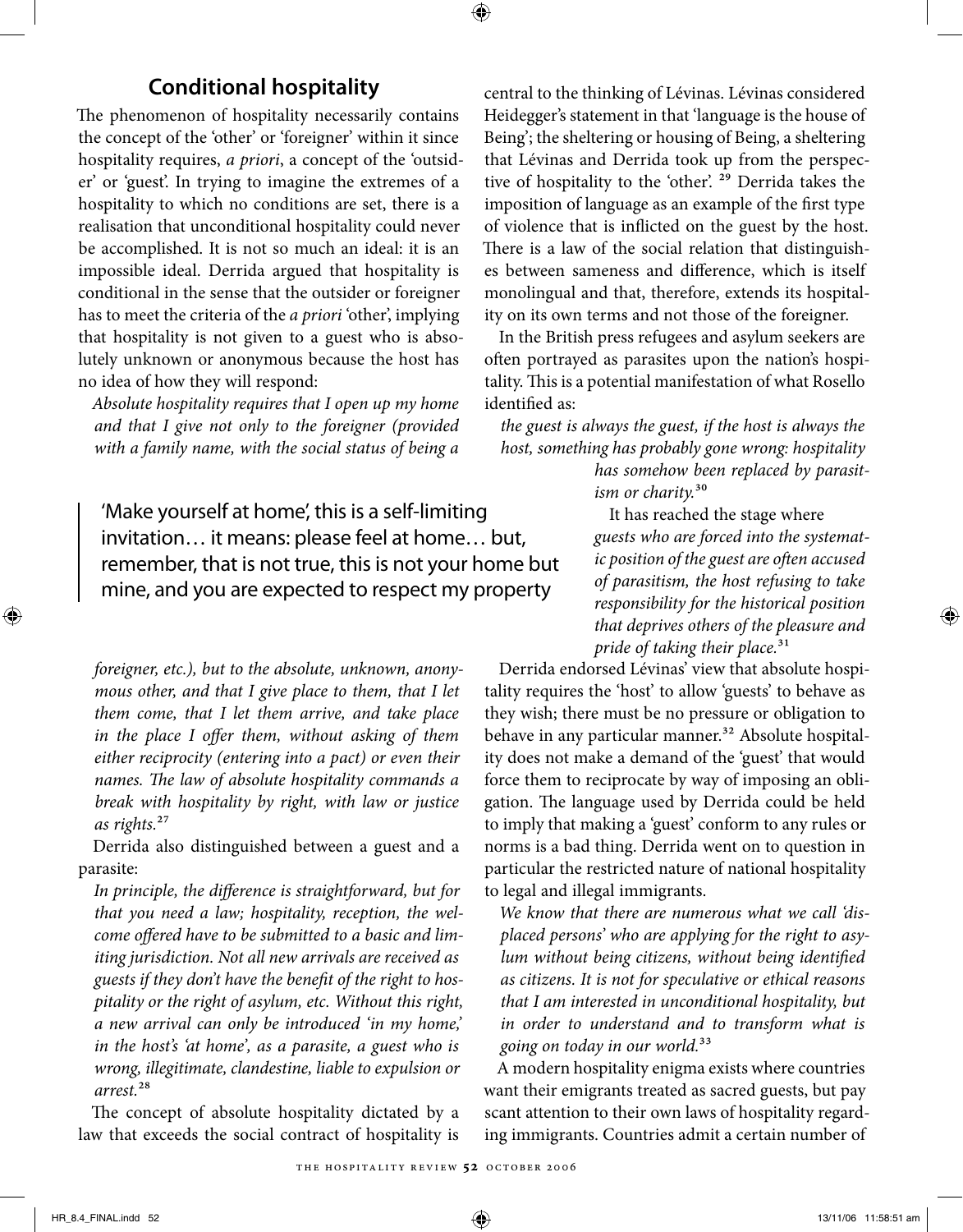immigrants—conditionally.<sup>34</sup> Derrida noted that to the best of his knowledge there was no country in the world that allowed unconditional immigration.<sup>35</sup> People may consider themselves to be practically hospitable, but they will not leave their doors open to all who might come, to take or do anything, without condition or limit. Derrida argued the same can be said about countries: conditional hospitality takes place only in the shadow of the impossibility of the ideal version.

 $\bigoplus$ 

he admission by a country, of a certain number of immigrants in a given year, occurs because of the impossibility of an absolute hospitality, a limitless opening of national borders in which all property would be available to those who enter, and all doors would be open. Derrida however did

not consider that this impossibility is meaningless. The official who determines the admission quota can only do so by considering whether it

should be larger, or judging that it should not. Derrida referred to statements made by former French minister of immigration Michel Rocard who in 1993 observed, with respect to immigration quotas, that France could not offer a home to everybody in the world who suffered.<sup>36</sup> Paradoxically, in that moment when Rocard closes the door on unconditional hospitality, he opened up the conceptual possibility that it could exist. Derrida argued that the alternative absolute of an unconditional hospitality can therefore be glimpsed, momentarily, just before it is sufocated by conditional hospitality:

Unconditional hospitality implies that you don't ask the other, the newcomer, the guest to give anything back, or even to identify himself or herself. Even if the other deprives you of your mastery or your home, you have to accept this. It is terrible to accept this, but that is the condition of unconditional hospitality: that you give up the mastery of your space, your home, your nation. It is unbearable. If, however, there is pure hospitality, it should be pushed to this extreme.<sup>37</sup>

#### **Derrida, hospitality and religion**

When considering hospitality, for Derrida the 'otherness' referred to 'the other, the newcomer, the guest'; interrogating humanity's ethical relationship with itself, receptiveness and in relationship with others: strangers, foreigners, immigrants and friends—guests.

For pure hospitality or a pure gift to occur, however, there must be an absolute surprise. The other, like the Messiah, must arrive whenever he or she wants. She [sic] may even not arrive. I would oppose, therefore, the traditional and religious concept of 'visitation' to 'invitation': visitation implies the arrival of someone who is not expected, who can show up at any time. If I am unconditionally hospitable I should welcome the visitation, not the invited guest, but the visitor. I must be unprepared, or prepared to be unprepared, for the unexpected arrival of any other. Is this possible? I don't know. If, however, there is pure hospital-

#### conditional hospitality takes place only in the shadow of the impossibility of the ideal version

ity, or a pure gift, it should consist in this opening without horizon, without horizon of expectation, an opening to the newcomer whoever that may be. It may be terrible because the newcomer may be a good person, or may be the devil.<sup>38</sup>

his quote demonstrates Derrida's distinction between messianicity and messianism, another way of reading his 'impossibility' and related notion of 'otherness'.39 A messianism was considered by Derrida as a kind of dogmatism, subjecting the divine other to 'metaphysico-religious determination';<sup>40</sup> forcing the ultimate guest, the Messiah, to conform or at least converge to the 'host's' preconceptions of them as 'guest'. When imagining the coming of the Messiah the host attributes a new kind of origin and centrism to a divine other and assumes the latter suits their imaginative picture. Faith for Derrida was undeconstructible, while religion, like law, is deconstructible; faith, is:

something that is presupposed by the most radical deconstructive gesture. You cannot address the 'other', speak to the 'other', without an act of faith, without testimony.<sup>41</sup>

To speak to another is to ask them to trust you:

As soon as you address the other, as soon as you are open to the future, as soon as you have a temporal experience of waiting for the future, of waiting for someone to come; that is the opening of experience.

⊕

↔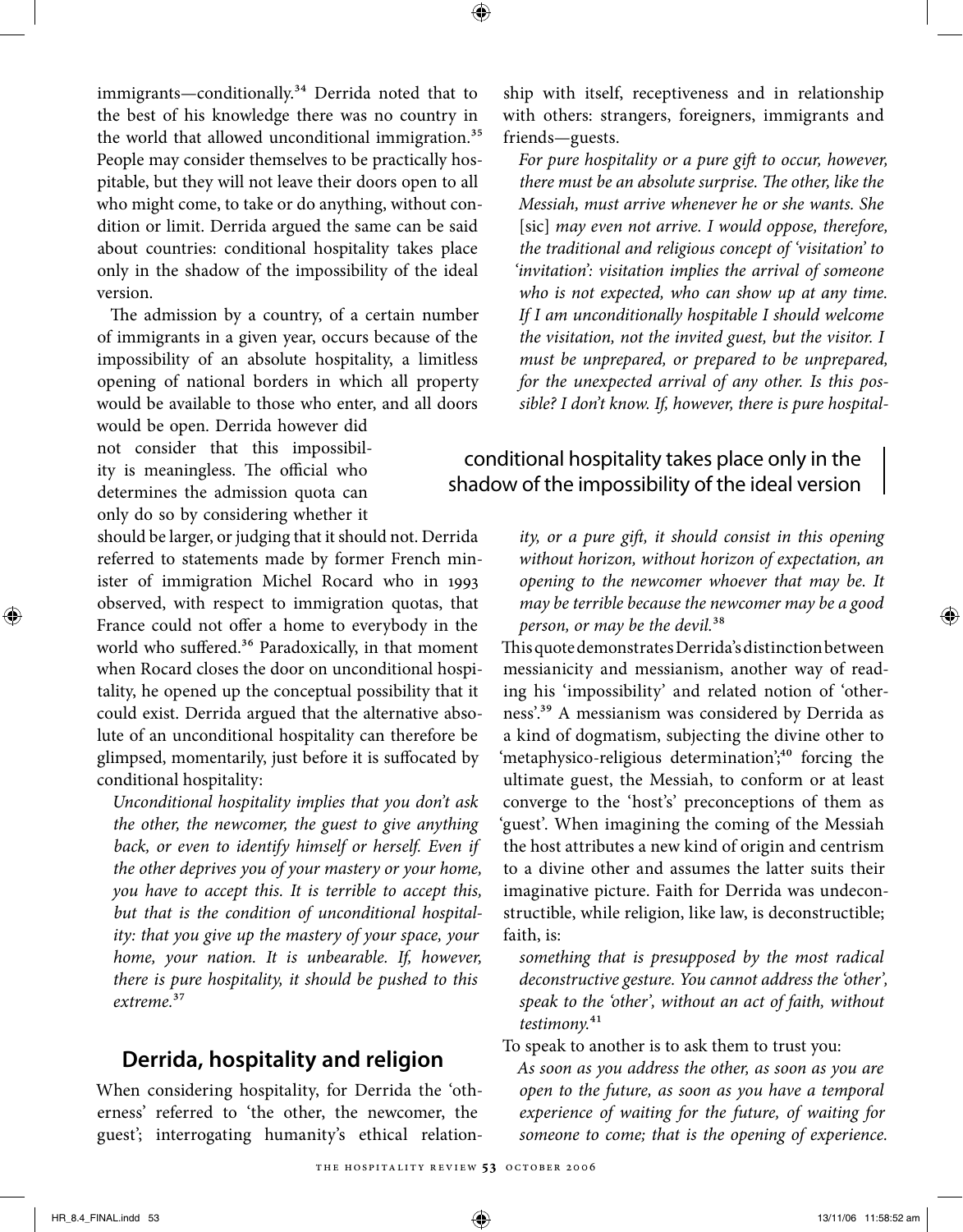Someone is to come, is now to come.<sup>42</sup>

he faith in the 'someone to come', according to Derrida, was absolutely universal, and therefore the universal structure of faith is an undeconstructible. In contrast, Derrida suggested invoking messianicity as:

the unexpected surprise... If I could anticipate, if I had a horizon of anticipation, if I could see what is coming or who is coming, there would be no coming. $43$ 

Derrida's view of messianicity was not limited to a religious context, but extended to his depiction of 'otherness' more generally. His comments about the other apply to a friend, someone culturally diferent, a parent, a child; where the issue arises of whether we are capable of recognizing them, of respecting their diference, and of how we may be surprised by them.

#### **Dealing with the impossibility of unconditional hospitality**

For Derrida the way in which impossibility is treated offers a solution to the problem; impossibility is an experience or an event. It is a relationship that means that people could never be self-enclosed identities. Impossibility is not a possibility that cannot be accessed; rather, people are diferentiated by impossi-

### hospitality may require that... both host and guest accept... the uncomfortable and sometimes painful possibility of being changed by the other

bility, and this is one of the many ways in which they are a being in relationship with 'otherness'.

When a country's borders, or the domestic domain, are open to guests or immigrants, conditional hospitality places us in relation to impossibility; failure to provide a greater generosity, and that impossible greater generosity inhabits our act of conditional hospitality. When, with the best intentions, people nonetheless inevitably fail in their attempt to be open to the diference of the 'other', that impossibility resides in their attempt, and places them in a diferent kind of relationship with the other in question.

Impossibility mediates and contributes to the complexity of people's identity, relationships and hospitality. Transformation through hospitality is connected with the negotiation of the impossibility. While

relecting on the government statements that reasonable limits and reasonable conditions must be set on immigration, Derrida was interested in the interconnection between overt institutional generosity and its implicit failure; for example,

 $\bigoplus$ 

when those hosts who are apparently, and present themselves as being, the most generous, constitute themselves as the most limited.<sup>44</sup>

President Mitterrand of France used the expression of a 'threshold of tolerance' in his discussion on immigration policy, considered as the point beyond which French voters would revolt against the presence of immigrants in France.<sup>45</sup> France was willing to admit a certain number of immigrants. Even if this was an act of national generosity it is incapable of accomplishing this generosity without invoking rhetorically a spectre of impossibility; that which is beyond its threshold.

Mireille Rosello, a postcolonial theorist, addresses similar issues to Derrida, especially when examining France's traditional role as the terre d'asile (land of sanctuary) for political refugees. She shows how this image of a welcoming France is now contrasted with France as part of the Fortress Europe (a land that seeks to close its borders to unwelcome immigrants).46 Rosello also examines the French govern-

> ment's efforts to hinder illegal immigration throughout the 1990s.<sup>47</sup> The French state defined hospitality as part of an attempt to make private citizens responsible for the residency status of their guests. Diferent hospitality scenarios between groups and between

individuals, especially the notion of 'hosts' and 'guests' and their respective responsibilities:

he very precondition of hospitality may require that, in some ways, both the host and the guest accept, in diferent ways, the uncomfortable and sometimes painful possibility of being changed by the other.<sup>48</sup>

Within Western Europe refugees are no longer perceived as honoured guests deserving of consideration: they fall into the category of parasite; they have overstayed their welcome and must be ushered out.

Many of Derrida's views are relected in the writings of Tahar Ben Jalloun, another post-colonial theorist, a Moroccan who immigrated to France in 1971. Drawing upon his personal encounters with racism, he uses the metaphor of hospitality to elucidate the racial divisions that plague contemporary France. Ben

↔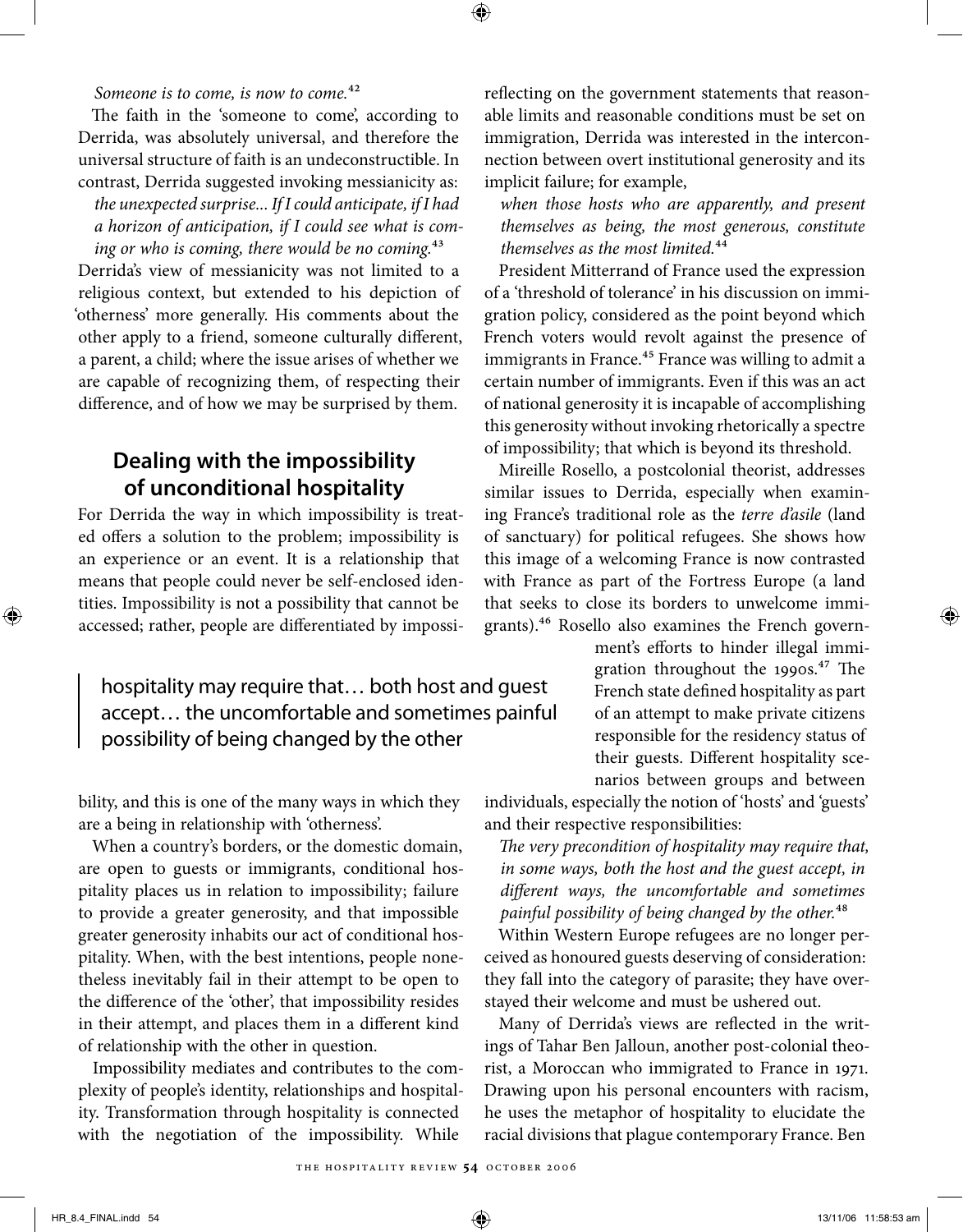$\bigoplus$ 

Jalloun states that laws of hospitality are a fundamental mark of civilisation, observing that he comes from a poor and relatively unsophisticated country, where the stranger's right to protection and shelter has been honoured since time immemorial.<sup>49</sup> On moving to France, Ben Jalloun felt that hospitality was not reciprocal, despite the benefits that France had clearly gained from her former colonies. France had enjoyed one side of the reciprocal arrangement but hospitality was not reciprocated to those who wished to come as 'guests' to France; the former 'hosts' were not welcomed as guests. Hospitality was conditional; a right to visit was not a right to stay. Former colonials feel abandoned by the authorities of their own countries, and in France live in fear of being returned to them:

in France he dreams of the country he left behind. In his own country, he dreams of France… he thumps back and forth a bag full of small possessions and of grand illusion.<sup>50</sup>

Despite having lived for about 30 years in France the author himself states:

yet sometimes I feel I am a stranger here. That happens whenever racism occurs, whether it is virulent or latent, and whenever someone lays down limits that mustn't be transgressed.<sup>51</sup>

For current post-colonial philosophical theory, hospitality is a multifaceted concept. What are commonly referred to as 'laws of hospitality' are largely unwritten and thereby subject to flux and interpretation. Rosello shows how this image of a welcoming France is now contrasted with France as part of the Fortress Europe. For Rosello, what makes the phenomenon of hospitality relevant for philosophical investigation is the potential for redefinition of the traditional roles and duties of the 'guest' and the 'host'.<sup>52</sup> Alternating between notions of duty and voluntary charity, hospitality between individuals and states of diferent racial, ethnic or religious backgrounds entails its own ramifications; Ben Jalloun argues that racism is caused by the breakdown of hospitality thresholds and boundaries.

#### **Potential for bias**

Discontentment and bias are two of the issues that arise from these authors. It comes across clearly for example, in the writings of Ben Jelloun, in his homesickness and general discontent with his host country. Derrida too was an immigrant to France and his background could also have had a strong inluence on his thinking and writing. This does not prove that either Derrida or Ben Jelloun have any political bias or underlying propagandist tendency; however, the fact that neither of them seems to explicitly discuss their potential bias does leave room for doubt.

In investigating the hospitality of the classical Greco-Roman world Derrida was drawing conclusions and writing for the modern age. When undertaking this type of work, care must be taken to avoid what is characterized as 'the teleological fallacy': the tendency to use ancient documents as 'a springboard for a modern polemic'.<sup>53</sup> Telfer, through her treatment of domestic hospitality, and Derrida, Rosello and Ben Jelloun with their investigation of the state and the relationship to the individual, all to a greater or lesser

#### the true gift of hospitality is an act of generosity experienced by the 'quest', which turns a stranger into a friend for a limited period of time

extent seem to expect that the hospitality relationship should be the same. There is limited consideration given to the motivations of either the guest or the 'host', and even less recognition given to the fact that the hospitality relationship exists in dissimilar contexts: domestic, civic or commercial, each with their own different sets of laws.<sup>54</sup> This lack of contextual consideration potentially creates the foundations for a hospitality fallacy.

#### **Reflection**

For Derrida the hospitality given to the 'other' is an ethical marker, both for an individual and a country. Everyday engagement with the 'other' is fraught with difficulties; sometimes the 'other' is devalued or in extreme cases rejected. In the case of hospitality, the 'other' is oten forced to take on the perceptions of the 'host'. The 'guests' are unable to be themselves; they must transform their 'otherness'. For Derrida, being open and accepting the 'other' on their terms opens the host to new experiences—the possibility of 'crossing thresholds of hope'.55 Even when they have

⊕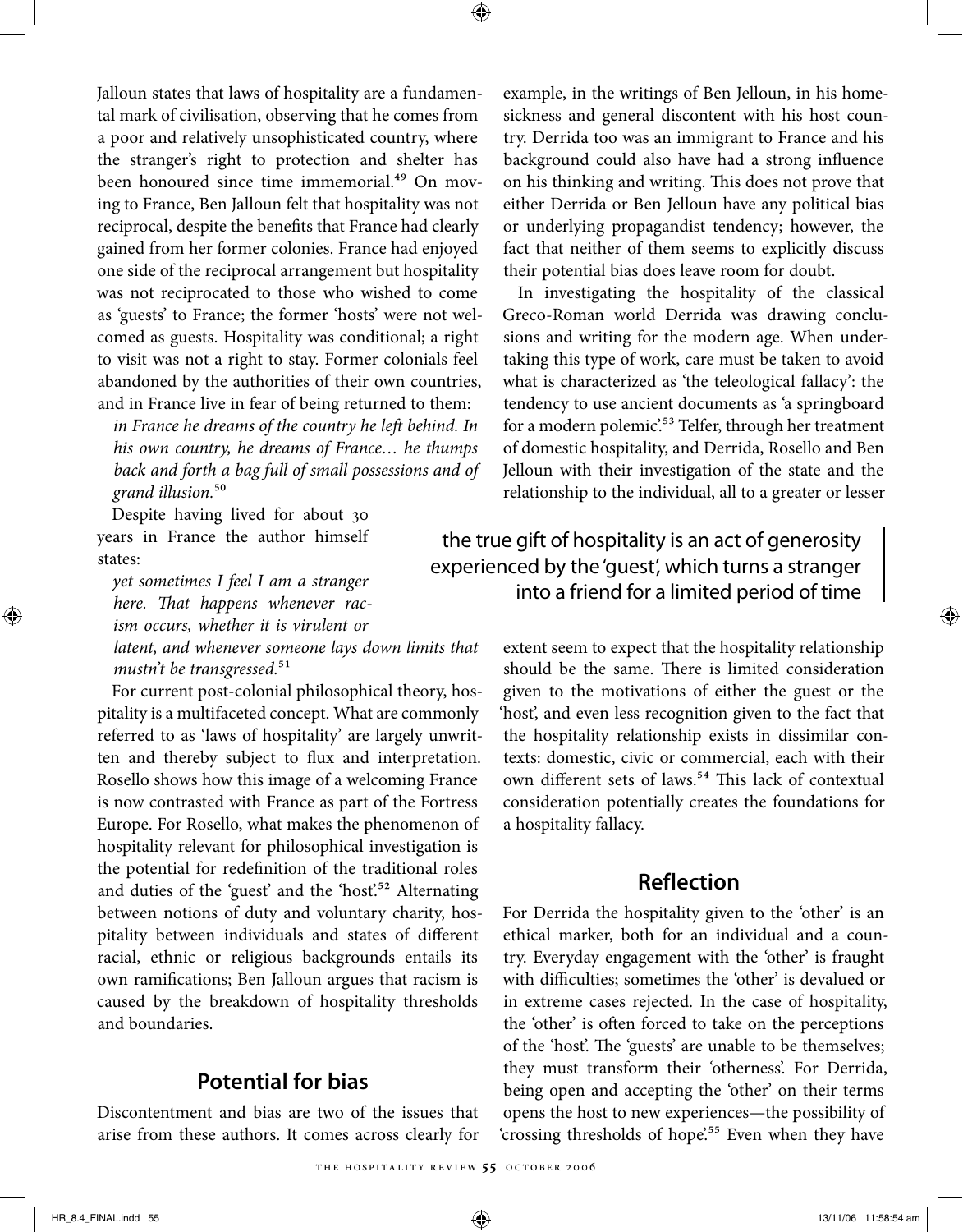the best of intentions people fail in their attempts to behave hospitably and this adds to the complexity of the hospitality relationship.

We do not know what hospitality is.

Not yet.

⊕

Not yet, but will we ever know? 56

From Derrida's writings it seems that true hospitality is somewhat of an enigma. This is not due to any philosophical conundrum, but perhaps because hospitality is not a matter of objective knowledge. Hospitality exists within lived experience; it is a git given by the 'host' to the 'guest', and then shared between them. Hospitality cannot be resolved on the pages of an academic journal; the true git of hospitality is an act of generosity experienced by the 'guest', which turns a stranger into a friend for a limited period of time.

From various biographies and obituaries, it is clear that Derrida was undoubtedly a controversial character; his dramatic early failures were contrasted by the outstanding successes in later life. His work advanced the deconstruction of 'the very concepts of knowledge and truth,' and provoked strong feelings within his readers who, just like the Senate of Cambridge University, are oten divided over his writings, considering them to be either on the one hand absurd, vapid and pernicious or on the other hand logical, momentous and lively.57

For further reading on Derrida I would recommend J Derrida Of Hospitality, Anne Dufourmantelle invites Jacques Derrida to respond (Stanford University Press, Stanford 2000)

#### References

- 1 Jacques Derrida's obituary in The Economist 21 October 2004
- 2 Film titles: Derrida (2002); D'ailleurs, Derrida (1999) in English as Derrida's Elsewhere; Ghost Dance (1983)
- 3 P Deutscher How to Read Derrida (London, Granta Books 2005) p ix
- 4 G Bermington & J Derrida Jacques Derrida (Chicago, University of Chicago Press 1993) contains some autobiographical material from Derrida in a piece called 'Circumfession' in which an extensive chronology is discussed with Derrida, including family photographs.
- 5 A French institution that specialises in training academics and teachers of philosophy; it provides a high proportion of French university lecturers.
- 6 Deutscher op. cit. p x
- 7 Whilst in Louvain he wrote the equivalent of an MA thesis on Husserl: J Derrida The Problem of Genesis in Husserl's Philosophy (Chicago, University of Chicago Press 2003)
- 8 B Stocker Derrida on Deconstruction (London, Routledge 2006)
- 9 Translated in English as: J Derrida Speech and Phenomena and Other Essays on Husserl's Theory of Signs (Evanston, Northwestern University Press 1973); J Derrida Of Grammatology (Baltimore, Johns Hopkins University Press 1976); J Derrida Writing and Difference (London, Routledge 1978)
- 10 R Rorty Consequences of Pragmatism (University of Minnesota Press, Princeton 1982)
- 11 R Gasché The Tain in the Mirror (Cambridge MA, Harvard University Press 1986)
- 12 C Norris Derrida (London, Fontana 1987); G Bennington 'Mosaic fragment, if Derrida were an Egyptian' in Derrida: A Critical Reader D Wood (ed) (Massachusetts, Blackwell 1992) pp 97–199
- 13 The Economist op. cit.

 $\bigoplus$ 

- 14 Deutscher op. cit. p x
- 15 E Lévinas Totality and Infinity (Pittsburgh, Duquesne University Press 1969)
- 16 J Derrida Of Hospitality, Anne Dufourmantelle invites Jacques Derrida to respond (Stanford, Stanford University Press 2000) p 77
- 17 J Derrida 'Hostipitality' Angelaki: Journal of the Theoretical Humanities **5** (3) 2000 pp 3–18
- 18 Derrida is following the etymology of Emil Benveniste. E Benveniste Le Vocabulaire des Institutions Indo-européennes (Paris, Éditions de Minuit 1969)
- 19 K O'Gorman 'Modern Hospitality: Lessons from the past' Journal of Hospitality and Tourism Management **12** (2) 2005 pp 141–151
- 20 J D Caputo Deconstruction In A Nutshell: A conversation with Jacques Derrida (New York, Fordham University Press 2002) p 110
- 21 J Derrida 'Hostipitality' op. cit.
- 22 Caputo op. cit. p 111
- 23 ibid. p 111
- 24 E Telfer 'The philosophy of hospitableness' in C Lashley and A Morrison (eds) In Search of Hospitality - Theoretical Perspectives and Debates (Oxford, Butterworth Heinemann 2000)
- 25 E Telfer Food for Thought, Philosophy of Food, (London, Routledge 1996) p 82
- 26 ibid. p 101
- 27 Derrida Of Hospitality p 25
- 28 ibid. p 59f
- 29 M Heidegger 'The letter on "Humanism" (1946) in Pathmarks: Texts in German Philosophy W McNeill (ed) (Cambridge, Cambridge University Press 1998) p 243
- 30 M Rosello Postcolonial Hospitality: The Immigrant as Guest (Stanford, Stanford University Press 2001) p 167
- 31 ibid.
- 32 J Derrida Adieu to Emmanuel Lévinas (Stanford, Stanford University Press 1999)
- 33 J Derrida 'Hospitality, Justice and Responsibility: A Dialogue with Jacques Derrida' in R Kearney and M Dooley (eds) Questioning Ethics: Contemporary Debates in Philosophy (London Routledge 1998) p 70